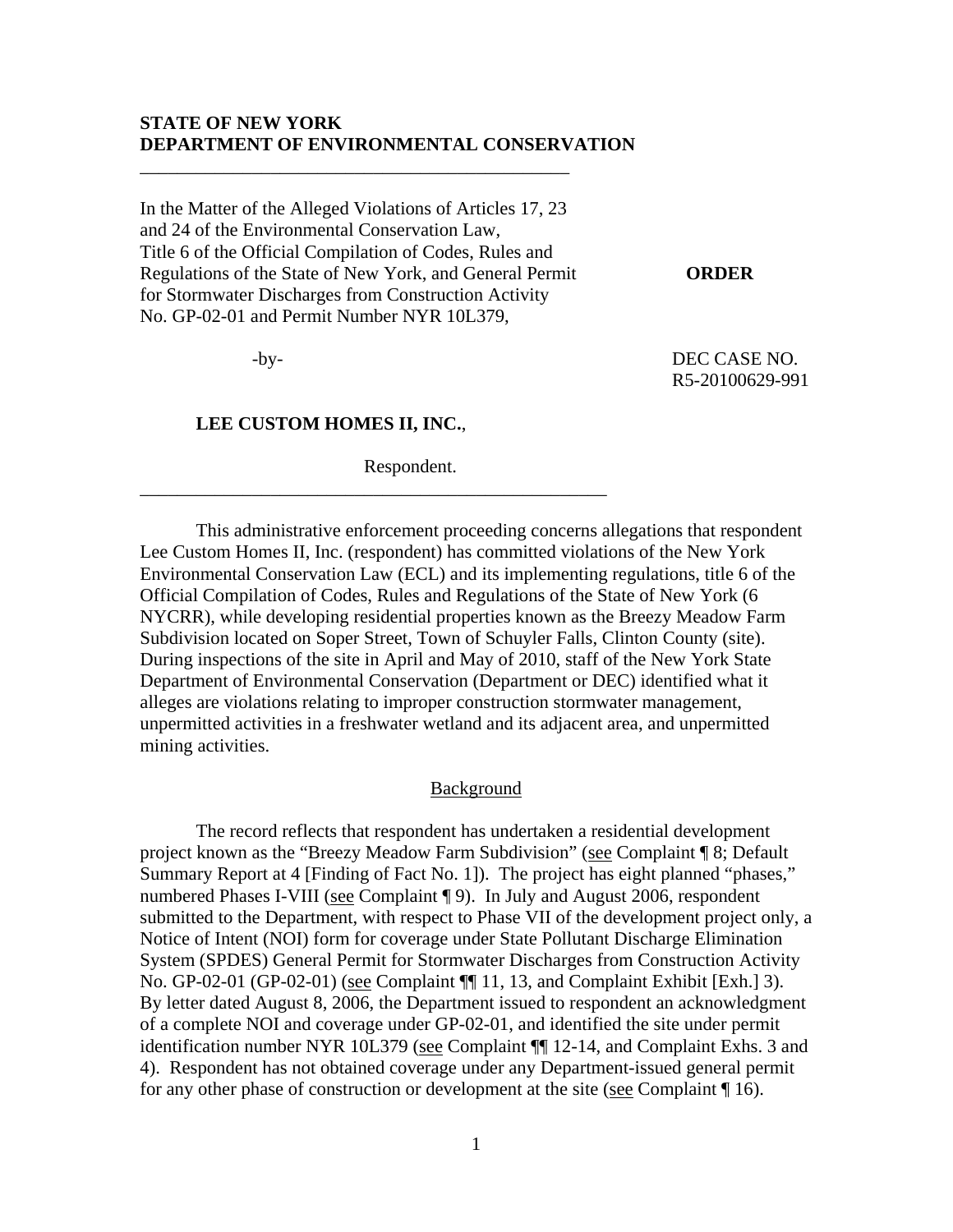Department conducted inspections of the site in April and May of 2010 in which it identified a series of alleged violations. During a site inspection on April 13, 2010, Department staff observed that respondent had commenced construction at the site, including clearing trees and excavating and stockpiling soil, and that the construction activities, including disturbing more than one acre of soil, were conducted outside the boundaries of Phase VII. These activities were beyond the approval afforded respondent by GP-02-01 (see Complaint ¶¶ 17-19, and Complaint Exh. 5 [DEC Notice of Violation dated July 2, 2010]).

During a site inspection on April 20, 2010, Department staff observed that respondent had disturbed approximately 2,100 linear feet of adjacent area along the boundaries of the portion of freshwater wetland MV-32 that is on the site, including grading soil up to the boundary of wetland MV-32, stockpiling additional soil throughout the adjacent area, and piling, burning or burying other material including stumps and woody debris, construction and demolition material and assorted solid waste, in the adjacent area (see Complaint ¶¶ 20-26, and Complaint Exh. 5). In addition, staff observed that respondent had excavated in wetland MV-32 and its adjacent area to create two new ponds, and had stockpiled excavated material next to the ponds, partially in the wetland and deposited in the adjacent area (see Complaint ¶ 27, and Complaint Exh. 5). Respondent did not, however, have a permit to conduct regulated activities within wetland MV-32 or its adjacent area (see Complaint  $\P$  28, and Complaint Exh. 5, citing a violation of ECL 24-0701[1]]).

During the April 13, 2010 inspection and a subsequent site inspection conducted on May 19, 2010, staff determined that respondent had excavated soil and other material, and removed approximately 1,290 cubic yards of material, from the site within a twelve month period, without a mining permit or a determination by the Department that such activities were exempt from the Mined Land Reclamation Law (see Complaint ¶¶ 30-36, and Complaint Exh. 5 [citing a violation of ECL 23-2711(1)] and Complaint Exh. 6 [Letter dated April 15, 2010 from Joseph Barbeito, DEC Mined Land Reclamation Specialist 2, to Lee Custom Homes II]).

 On May 7, 2013, staff personally served respondent with a notice of hearing and complaint dated May 1, 2013. Department staff also mailed a copy of the notice of hearing and complaint to respondent. Respondent failed to answer, although such answer was due on or before May 27, 2013. By papers dated June 4, 2013, staff moved for a default judgment and order. This motion for a default judgment and order was served on respondent on June 5, 2013.

 Staff's complaint alleges three causes of action related to respondent's actions at the site. Specifically, staff alleges that respondent:

 $\blacksquare$  failed to obtain coverage under GP-02-01 for construction activities it conducted outside the boundaries of a portion of the development, in violation of GP-02-01 and 6 NYCRR Part 750-1.4(b);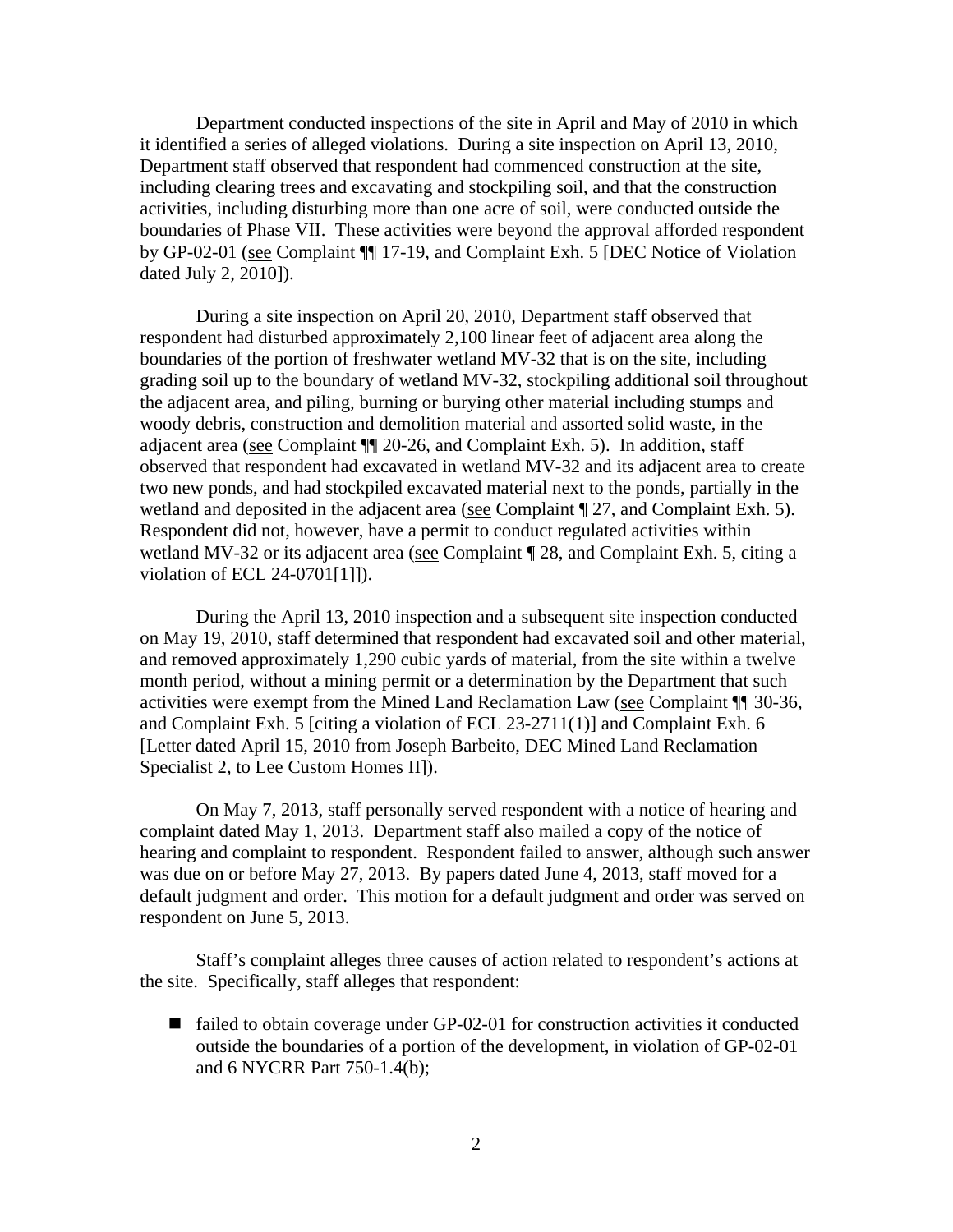- filled, graded, dredged, and introduced or stored solid waste and other pollutants in freshwater wetland MV-32 and excavated wetland MV-32 and its adjacent area to create two ponds, in violation of ECL 24-0701(1) and 6 NYCRR 663.4(a); and
- $\blacksquare$  removed approximately 1,290 cubic yards of material from the site without a mining permit, in violation of ECL 23-2711(1) and 6 NYCRR 421.1(a).

The matter was assigned to Administrative Law Judge (ALJ) P. Nicholas Garlick, who prepared the attached default summary report, which I adopt as my decision in this matter, subject to my comments below. As set forth in the ALJ's report, respondent Lee Custom Homes II, Inc. failed to answer the complaint in this matter, and the ALJ recommends that I grant Department staff's motion for a default judgment.

### Discussion

 A respondent upon whom a notice of hearing and complaint has been served must serve an answer within 20 days of receiving the notice of hearing and complaint (see 6 NYCRR 622.4[a]). A respondent's failure to file a timely answer "constitutes a default and a waiver of respondent's right to a hearing" (6 NYCRR 622.15[a]). Upon a respondent's failure to answer a complaint, Department staff may make a motion to an ALJ for a default judgment. Such motion must contain (i) proof of service upon respondent of the notice of hearing and complaint; (ii) proof of respondent's failure to appear or to file a timely answer; and (iii) a proposed order (see 6 NYCRR 622.15[b][1] - [3]).

 In this matter, staff has satisfied these requirements. Staff has submitted proof of service of the notice of hearing and complaint on respondent, proof of respondent's failure to file an answer or otherwise respond to the complaint, and a proposed order.

In addition, in support of a motion for a default judgment, staff must "provide proof of the facts sufficient to support the claim" (Matter of Queen City Recycle Center, Inc., Decision and Order of the Commissioner, December 12, 2013, at 3). Staff has provided proof of the facts sufficient to support the claims asserted in this matter (see Complaint Exhs. 1-7). By defaulting, respondent is deemed to have admitted the factual allegations of the complaint and all reasonable inferences that flow therefrom (see Matter of Alvin Hunt, d/b/a Our Cleaners, Decision and Order of the Commissioner, July 25, 2006, at 6 [citations omitted]). I therefore concur with and adopt the ALJ's recommendation that staff is entitled to a default judgment pursuant to 6 NYCRR 622.15.

In its complaint, Department staff charged respondent with violating GP-02-01 which, in fact, had expired prior to the time when staff identified the violations at the site (see Complaint Exhs. 5 and 6 [Department letters detailing violations identified during staff's April 13, 2010, April 20, 2010, and May 19, 2010 visits]). SPDES General Permit for Stormwater Discharges from Construction Activity Permit No. GP-0-08-001, which became effective May 1, 2008, had replaced GP-02-01 and itself was replaced by SPDES General Permit for Stormwater Discharges from Construction Activity Permit No. GP-0-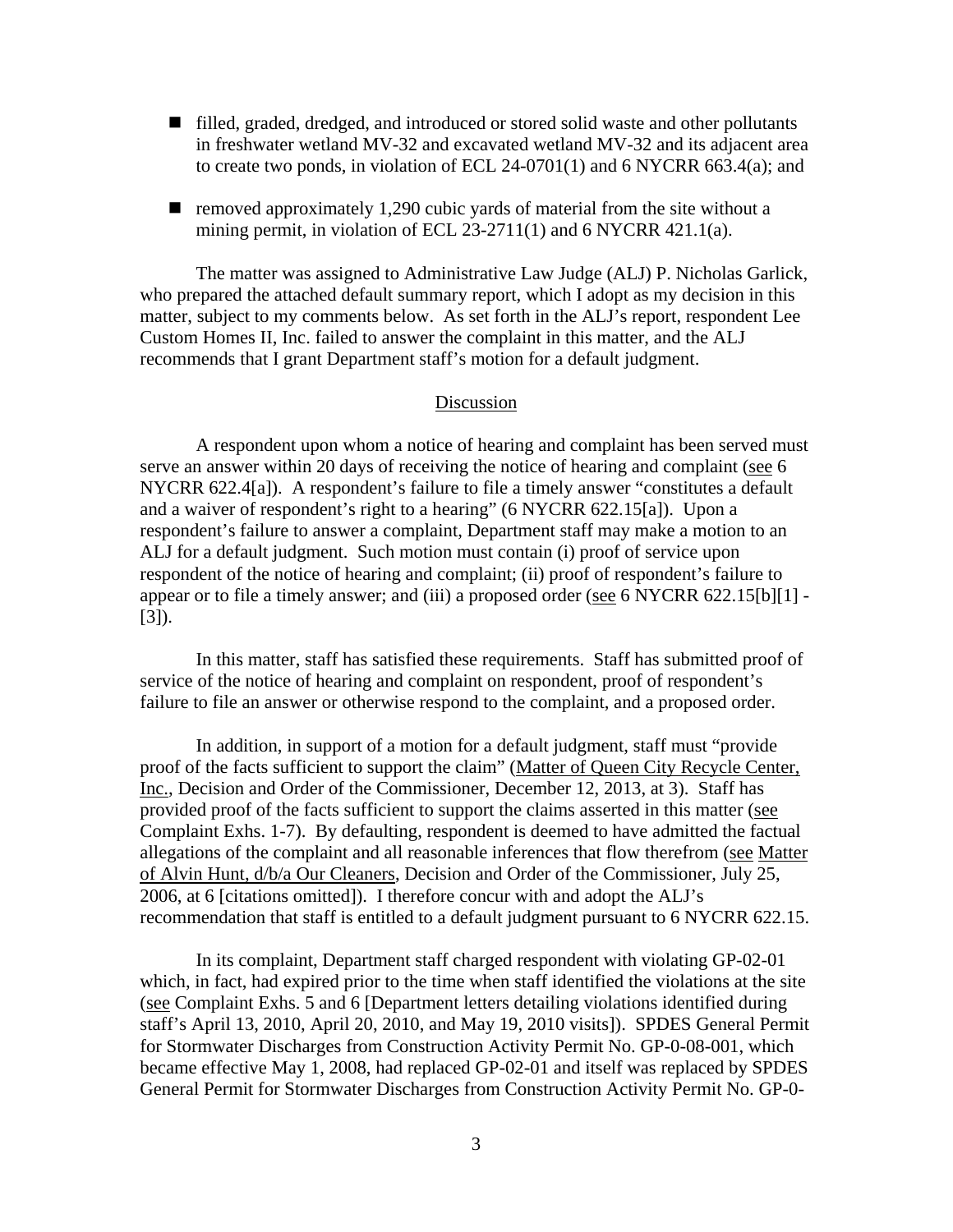10-001, which became effective on January 29, 2010 and, thus, was in effect at the time of the violations in this matter.

In its notice of violation, however, Department staff identified the stormwaterrelated violations in the context of GP-0-10-001 which was the permit applicable to the violations established on this record and which permit I take official notice (see 6 NYCRR 622.11[a][5]). Respondent was aware that Department staff was charging them with violating the Department's general permit for stormwater discharges from construction activity. Thus, I conclude that respondent will not be prejudiced if the complaint's mistaken reference to GP-02-01 is ignored and respondent is found to have violated the general permit in effect at the time of the violations (see Matter of Greenfield v Town of Babylon Dept. of Assessment, 76 AD3d 1071, 1073 [2d Dept 2010] [citing CPLR 2001 and 3026]). Accordingly, respondent is found to have violated GP-0-10-  $001.^1$ 

### Civil Penalty

Applying the Department's Civil Penalty Policy, DEE-1 (June 20, 1990) to the violations, staff has calculated the maximum penalty for these violations as \$39,817,000. In this matter, staff has requested that I impose on respondent a civil penalty of twentyfive thousand dollars (\$25,000). This Staff-requested amount was determined by calculating from a base penalty for each of the causes of action, resulting in a total base penalty of \$13,000, and making an upward adjustment because this matter proceeded to adjudication (see Complaint ¶¶ 66-70).

Based on this record, I hold that the requested payable civil penalty of twenty-five thousand dollars (\$25,000) for the violations alleged in the complaint is authorized and appropriate. Respondent is directed to pay this penalty within thirty (30) days of the service of this order upon it.

#### Remedial Relief

 $\overline{a}$ 

As set forth in the motion for default judgment and order, staff also requests that my order:

- (1) direct that, unless and until authorized by the Department, respondent shall not conduct any new construction activities anywhere at the site that will require or result in soil disturbance until authorized to do so by the Department;
- (2) require respondent to submit to the Department, within ten (10) days of service of the Commissioner's order on respondent, all notices of intent (NOI), NOI acceptance letters and Stormwater Pollution Prevention Plans (SWPPPs) for the rest of the phases of development at the site;

<sup>&</sup>lt;sup>1</sup> GP-0-10-001 was subsequently replaced by GP-0-15-002 which became effective on January 29, 2015 and which applies to the remedial relief imposed by this order.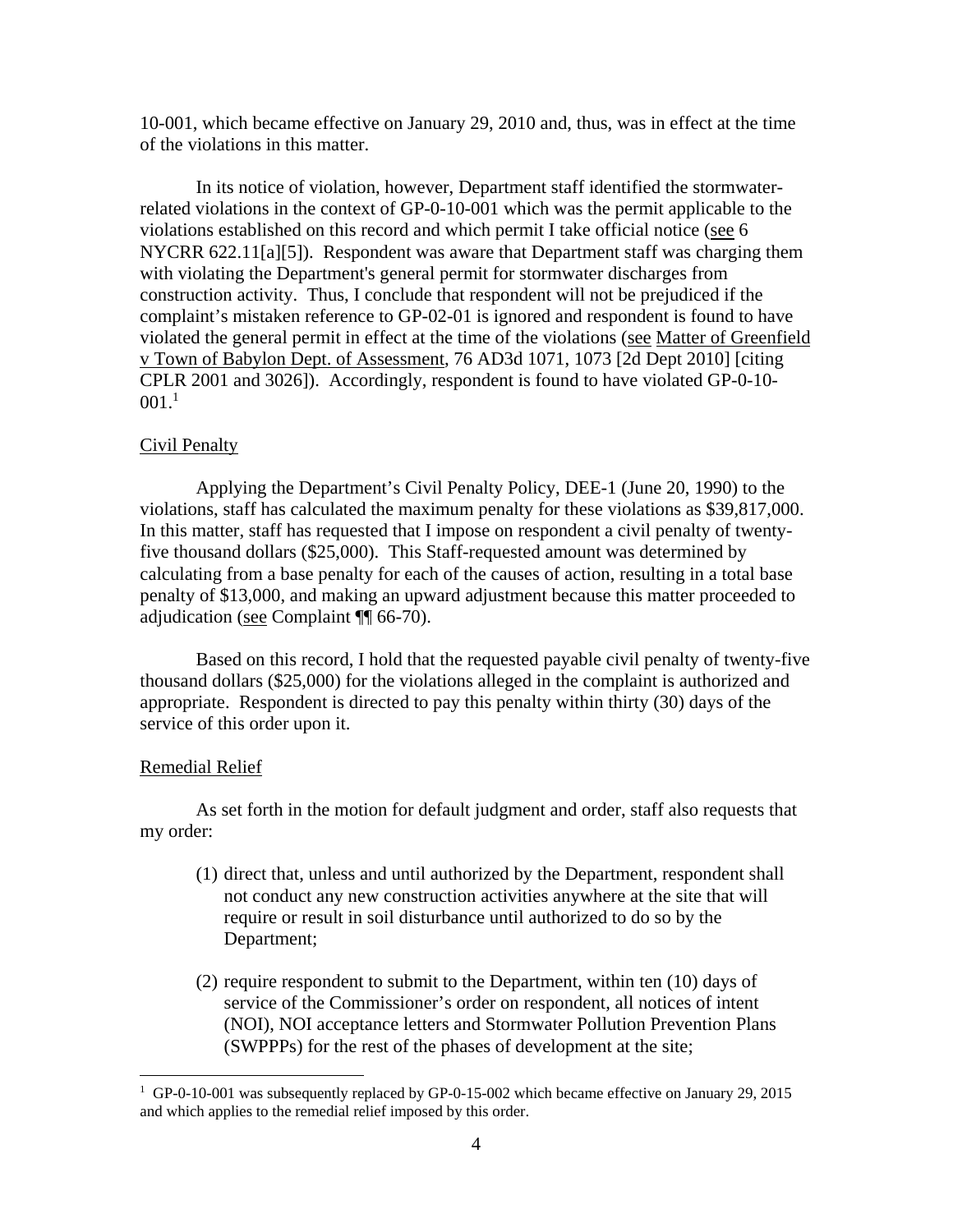- (3) require respondent to prepare and submit to the Department's Division of Water in Ray Brook, New York within thirty (30) days of service of the order on respondent, an approvable SWPPP for the construction activities at the site;
- (4) require respondent to submit to the Department's Division of Water in Albany, within thirty (30) days of service of the order on respondent, a complete and acceptable NOI form for the construction activities at the site, in order to obtain authorization for stormwater discharges at the site;
- (5) require respondent to submit to the Department's Division of Fish, Wildlife and Marine Resources in Ray Brook, New York, within forty-five (45) days of service of the order on respondent, a report and plan prepared by a qualified consultant which addresses the following details for restoration of freshwater wetland MV-32 and its adjacent area:
	- a. the removal of all stockpiled soil and other material from the adjacent area of the freshwater wetland on the site;
	- b. the grading of the adjacent area so that storm water flows away from the freshwater wetland;
	- c. seeding with a native grass seed and mulching of disturbed soils located in the adjacent area of the freshwater wetland and
	- d. the natural regeneration of all disturbed wetland areas.<sup>2</sup>
- (6) require respondent to submit to the Office of General Counsel in Ray Brook, New York, within forty-five (45) days of service of the order on respondent, a schedule for the submission of any and all required permits for any planned development within adjacent areas of freshwater wetland MV-32 at the site;
- (7) direct respondent to immediately cease all mining activities including, but not limited to, the removal of excavated material from the site;
- (8) require respondent to submit to the Department's Mineral Resources program in Ray Brook, New York, prior to conducting any further mining activities at the site including, but not limited to, excavating and removing material from the site, an application for (a) an ECL Article 23 mining permit, or (b) an exemption from the Mined Land Reclamation Law; and
- (9) direct that, unless and until the Department provides authorization for respondent to conduct mining activity, by issuing a permit or a letter confirming that respondent's activities are exempt from regulation under ECL Article 23, respondent shall not conduct any further mining activity at the site.

 $\overline{a}$ 

<sup>&</sup>lt;sup>2</sup> Although the "natural generation" language was included in the complaint, it was not set forth in the body of staff's motion for default judgment. It was however included on page 13 of Exhibit 3 to staff's motion (Paragraph IX[4]).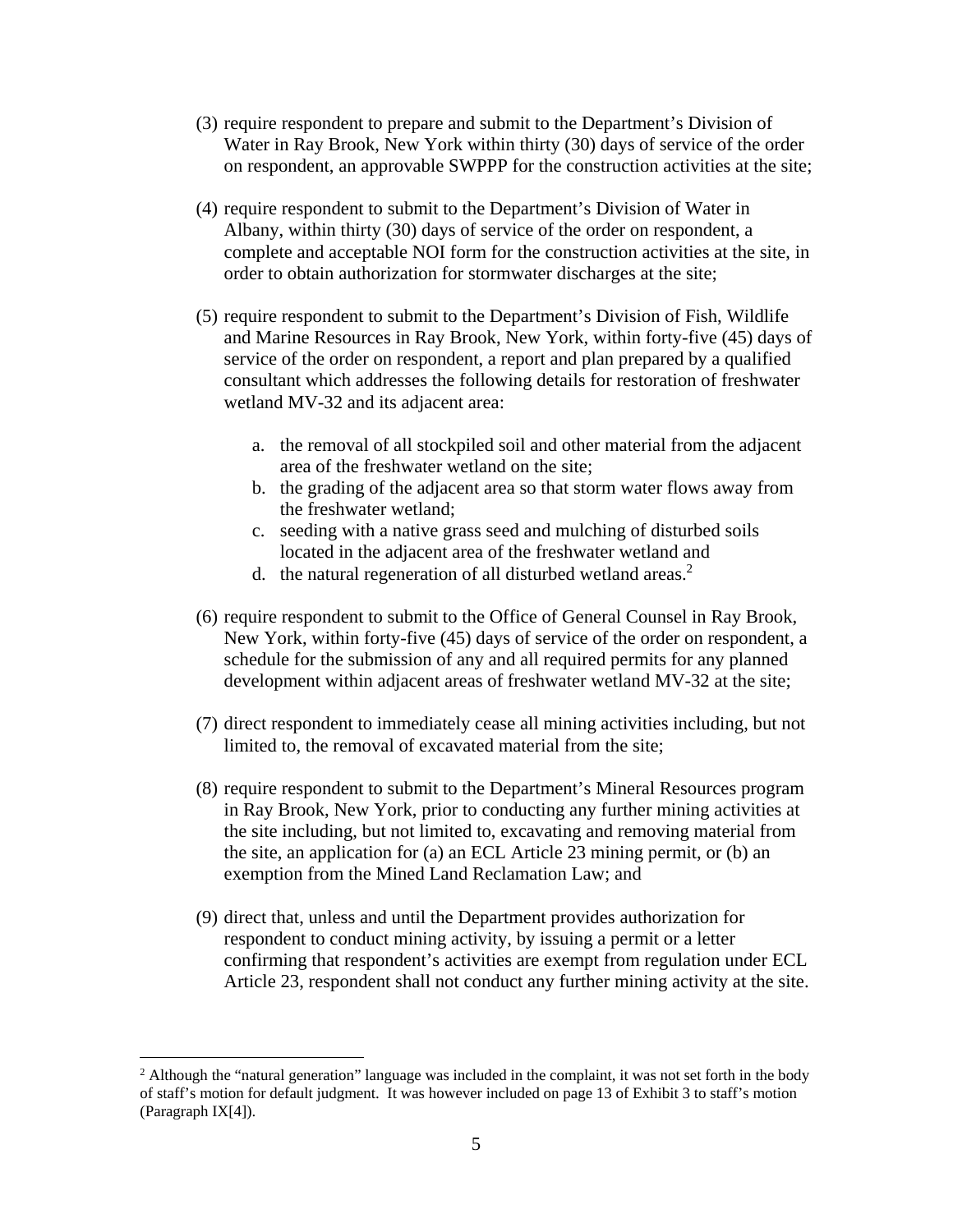Based on the record, the requested relief is authorized and appropriate. With respect to the restoration of freshwater wetland MV-32 and its adjacent area, the report and plan that respondent is to submit must contain a timetable for commencement and completion of remedial activities in the wetland and its adjacent area and be in a form approvable by Department staff.

**NOW, THEREFORE,** having considered this matter and being duly advised, it is **ORDERED** that:

- I. Department staff's motion for a default judgment pursuant to 6 NYCRR 622.15 is granted. By failing to answer the complaint in this matter, respondent Lee Custom Homes II, Inc. waived its right to be heard at a hearing. Accordingly, the allegations of the complaint are deemed to have been admitted by respondent.
- II. Based upon the allegations of the complaint and the documents submitted in support of the motion, respondent Lee Custom Homes II, Inc. is adjudged to have violated:
	- A. 6 NYCRR 750-1.4(b) and the State Pollutant Discharge Elimination System General Permit for Construction Stormwater GP-0-10-001 when it failed to obtain coverage under the general permit for construction activities it conducted outside the boundaries of Breezy Meadow Farm Subdivision Phase VII;
	- B. ECL 24-0701(1) and 6 NYCRR 663.4(a) when it filled, graded, dredged, and excavated in freshwater wetland MV-32 and its adjacent area and introduced or stored solid wastes and other pollutants in MV-32, and excavated wetland MV-32 and its adjacent area to create two ponds, without a permit; and
	- C. ECL 23-2711(1) and 6 NYCRR 421.1(a) when it removed approximately 1,290 cubic yards of soil from the Breezy Meadow Farm Subdivision located on Soper Street, Town of Schuyler Falls, Clinton County (site) without a permit.
- III. Respondent Lee Custom Homes II, Inc. is assessed a civil penalty in the amount of twenty-five thousand dollars (\$25,000), which is due and payable within thirty (30) days of service of a copy of this order upon respondent. Payment shall be made in the form of a certified check, cashier's check or money order payable to the order of the "New York State Department of Environmental Conservation" and shall be submitted by certified mail, overnight delivery or by hand delivery to the Department at the following address: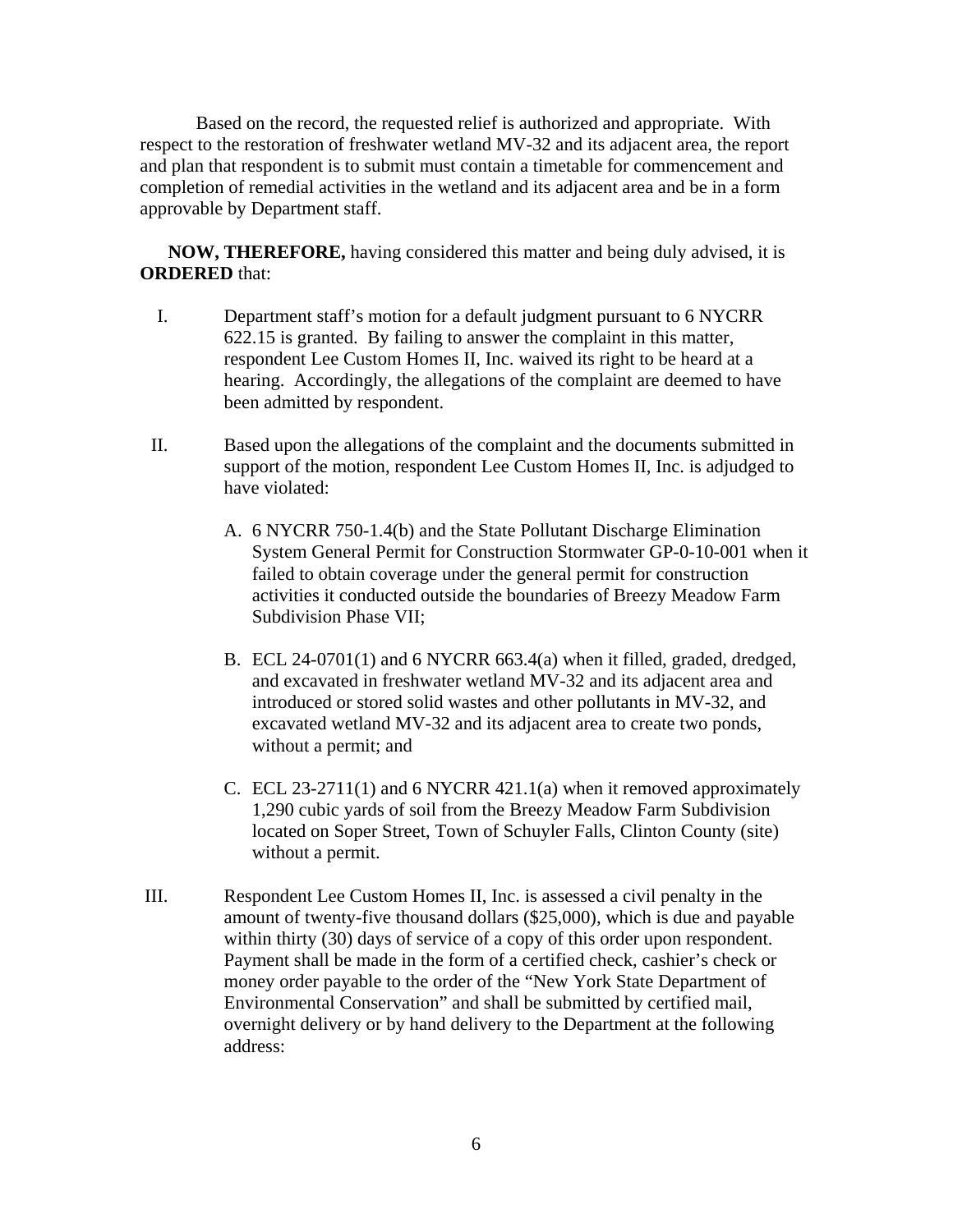New York State Department of Environmental Conservation Region 5 Office P.O. Box 296 Ray Brook, New York 12977 Attention: Scott Abrahamson, Esq., Assistant Regional Attorney

- IV. Unless and until authorized by the Department, respondent Lee Custom Homes II, Inc. shall not conduct any new construction activities anywhere at the site that will require or result in soil disturbance.
- V. Within ten (10) days of service of this order on respondent Lee Custom Homes II, Inc., respondent shall submit to the Department all Notices of Intent ("NOIs"), NOI acceptance letters and Stormwater Pollution Prevention Plans ("SWPPPs") for the remaining phases of development at the site.
- VI. Within thirty (30) days of service of this order on respondent Lee Custom Homes II, Inc., respondent shall prepare and submit to the Department's Division of Water in Ray Brook, New York, a SWPPP for the construction activities at the site, in accordance with the current SPDES General Permit for Stormwater Discharges from Construction Activity No. GP-0-15-002.
- VII. Within thirty (30) days of service of this order on respondent Lee Custom Homes II, Inc., respondent shall submit to the Department's Division of Water in Albany a complete and acceptable NOI form for the construction activities at the site, to obtain authorization under GP-0-15-002 for stormwater discharges at the site.
- VIII. Within forty-five (45) days of service of this order on respondent Lee Custom Homes II, Inc., respondent shall submit to the Department's Division of Fish, Wildlife and Marine Resources in Ray Brook, New York, a report and plan that is prepared by a qualified consultant and approvable by Department staff, which addresses the following details for the restoration of freshwater wetland MV-32 and its adjacent area:
	- A. the removal of all stockpiled soil and other material from the adjacent area of the freshwater wetland on the site;
	- B. the grading of the adjacent area so that storm water flows from the freshwater wetland;
	- C. the seeding with a native grass seed and mulching of disturbed soils located in the adjacent area of the freshwater wetland;
	- D. the natural regeneration of all disturbed wetland areas; and
	- E. a timetable for the commencement and completion of remedial activities relating to the freshwater wetland and its adjacent area.
	- IX. Within forty-five (45) days of service of this order on respondent Lee Custom Homes II, Inc., respondent shall submit to the Office of General Counsel in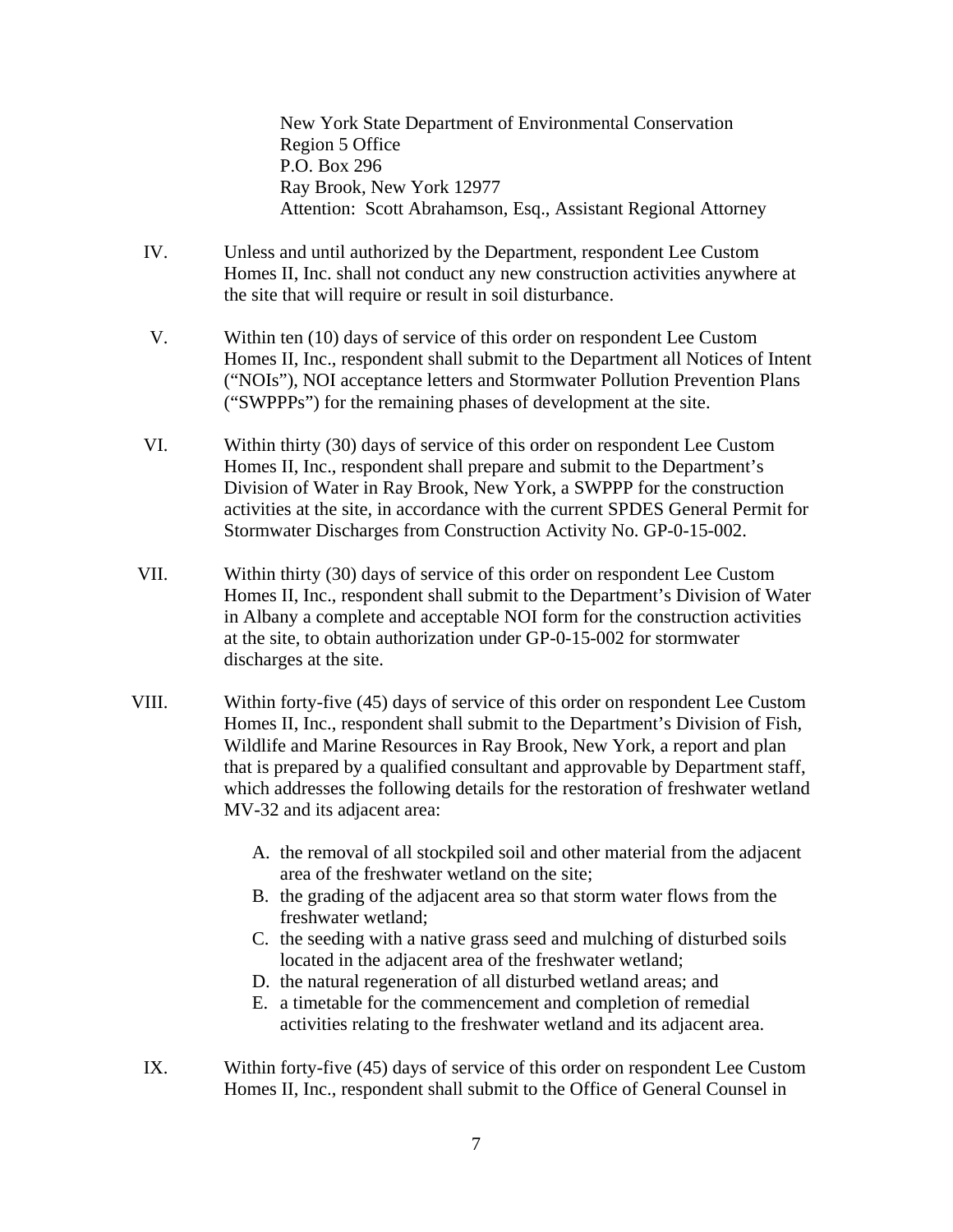Ray Brook, New York, a schedule for the submission of any and all required permits for any planned development within adjacent areas of the freshwater wetland at the site.

- X. Respondent Lee Custom Homes II, Inc. shall immediately cease all mining activity at the site including, but not limited to, the removal of excavated material from the site.
- XI. Respondent Lee Custom Homes II, Inc. shall, prior to conducting any further mining activities at the site, including, but not limited to, excavating and removing material from the site, either apply for a mining permit pursuant to ECL article 23 or apply for an exemption from the Mined Land Reclamation Law. Respondent shall not conduct any further mining activity at the site unless and until the Department provides authorization for respondent to conduct mining activity, by issuing a permit or by issuing a letter confirming that the activities of respondent Lee Custom Homes II, Inc. are exempt from regulation under ECL article 23. All applications made pursuant to this paragraph shall be submitted to the Department's Mineral Resources Program in Ray Brook, New York.
- XII. Any questions or other correspondence regarding this order shall be addressed to Scott Abrahamson, Esq. at the address referenced in paragraph III of this order.
- XIII. The provisions, terms and conditions of this order shall bind respondent Lee Custom Homes II, Inc., its agents, successors and assigns, in any and all capacities.

For the New York State Department of Environmental Conservation

By: \_\_\_\_\_\_\_\_\_\_/s/\_\_\_\_\_\_\_\_\_\_\_

Basil Seggos Commissioner

Dated: February 26, 2018 Albany, New York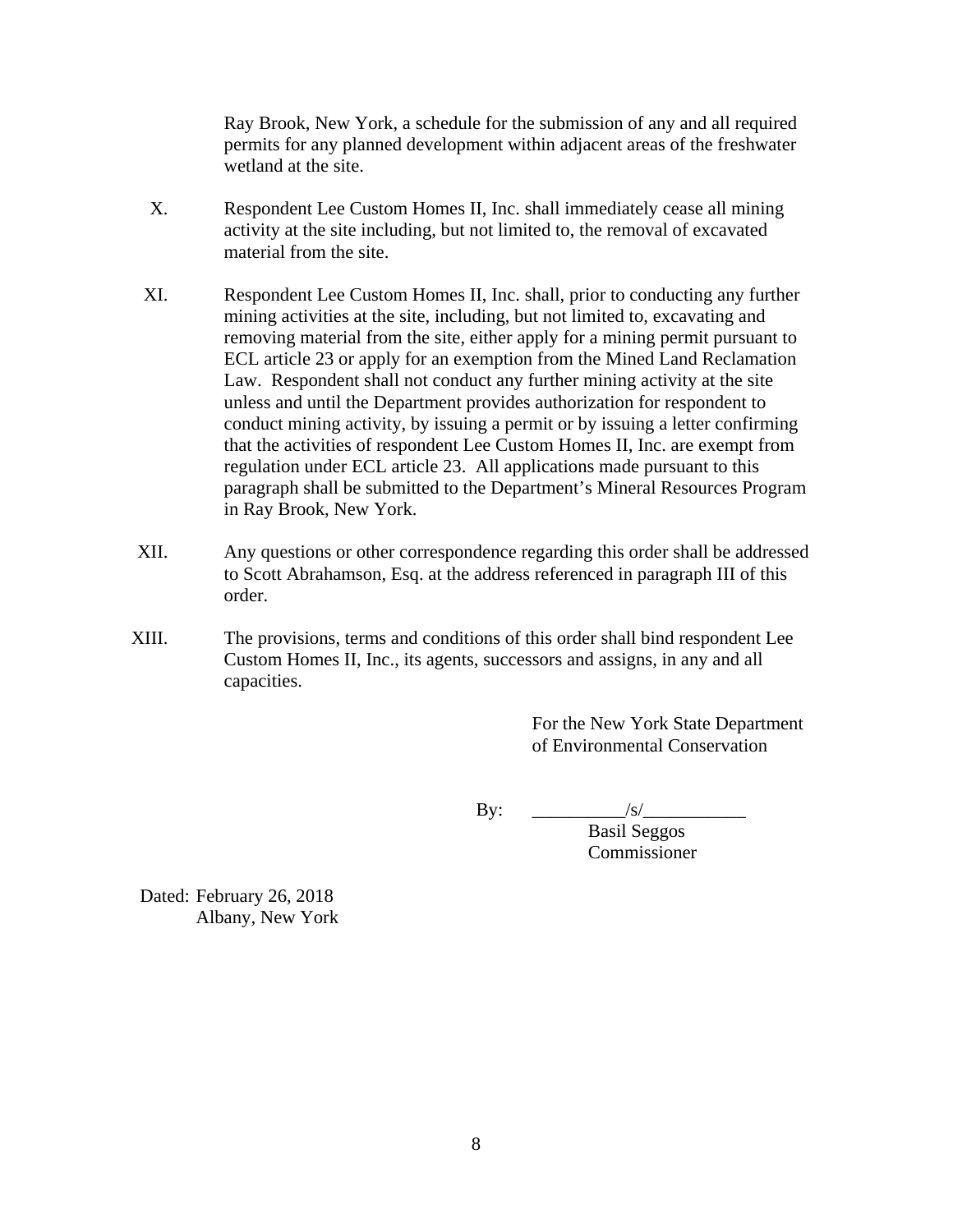## STATE OF NEW YORK DEPARTMENT OF ENVIRONMENTAL CONSERVATION

------------------------------------------------------------------------X

In the Matter of the Alleged Violations of Articles 17, 23 and 24 of the New York State Environmental Conservation Law, Title 6 of the Official Compilation of Codes, Rules DEFAULT SUMMARY and Regulations of the State of New York ("6 NYCRR"), REPORT and General Permit No. GP-02-01 and Permit Number NYR 10L379, DEC CASE NO.

 $-by-$ 

### **LEE CUSTOM HOMES II, INC.,**

Respondent.

-------------------------------------------------------------------------X

 This summary report addresses a motion for default judgment, pursuant to 6 NYCRR 622.15, by staff of the New York State Department of Environmental Conservation ("Department staff") against Lee Custom Homes II, Inc. ("respondent"). Respondent is the owner or operator of a property development known as the Breezy Meadow Farm Subdivision located on Soper Street, Town of Schuyler Falls, Clinton County ("site"). During inspections of the site in April and May 2010, Department staff discovered violations relating to: unpermitted construction activities; unpermitted activities in a freshwater wetland and its adjacent area; and unpermitted mining activities.

 Department staff served a notice of hearing and complaint upon respondent by personal service on Lori P. Allen on May 7, 2013 (see affidavit of Daniel Malone sworn to on May 9, 2013). Ms. Allen is chief executive officer of respondent (see motion for default dated June 5, 2013, Exh. 1 at 5). Department staff also served respondent by delivering two duplicate copies of the notice of hearing and complaint and service of process cover sheet to an employee of the New York State Department of State on May 7, 2013 (see affidavit of Drew P. Wellette sworn to on May 7, 2013, and motion for default dated June 5, 2013, Exh. 1 at 4).

Respondent failed to answer, though such answer was due on or before May 27, 2013 (see affidavit of Scott Abrahamson sworn to June 3, 2013,  $\P$  6). By papers dated June 4, 2013, Department staff moved for a default judgment and order. This default motion was mailed to respondent on June 5, 2013 (see affidavit of Betty E. Vann sworn to June 5, 2013). Department staff's motion papers included a notice of motion and a motion for default judgment and order. Attached to the motion were: (1) proof of service of the notice of hearing and complaint as well as a copy of the notice of hearing and complaint, with attachments; (2) the affidavit of Department staff counsel Scott Abrahamson, Esq.; (3) a proposed order; and (4) an affidavit of mailing for the default motion by Department staff member Betty E. Vann.

R5-20100629-991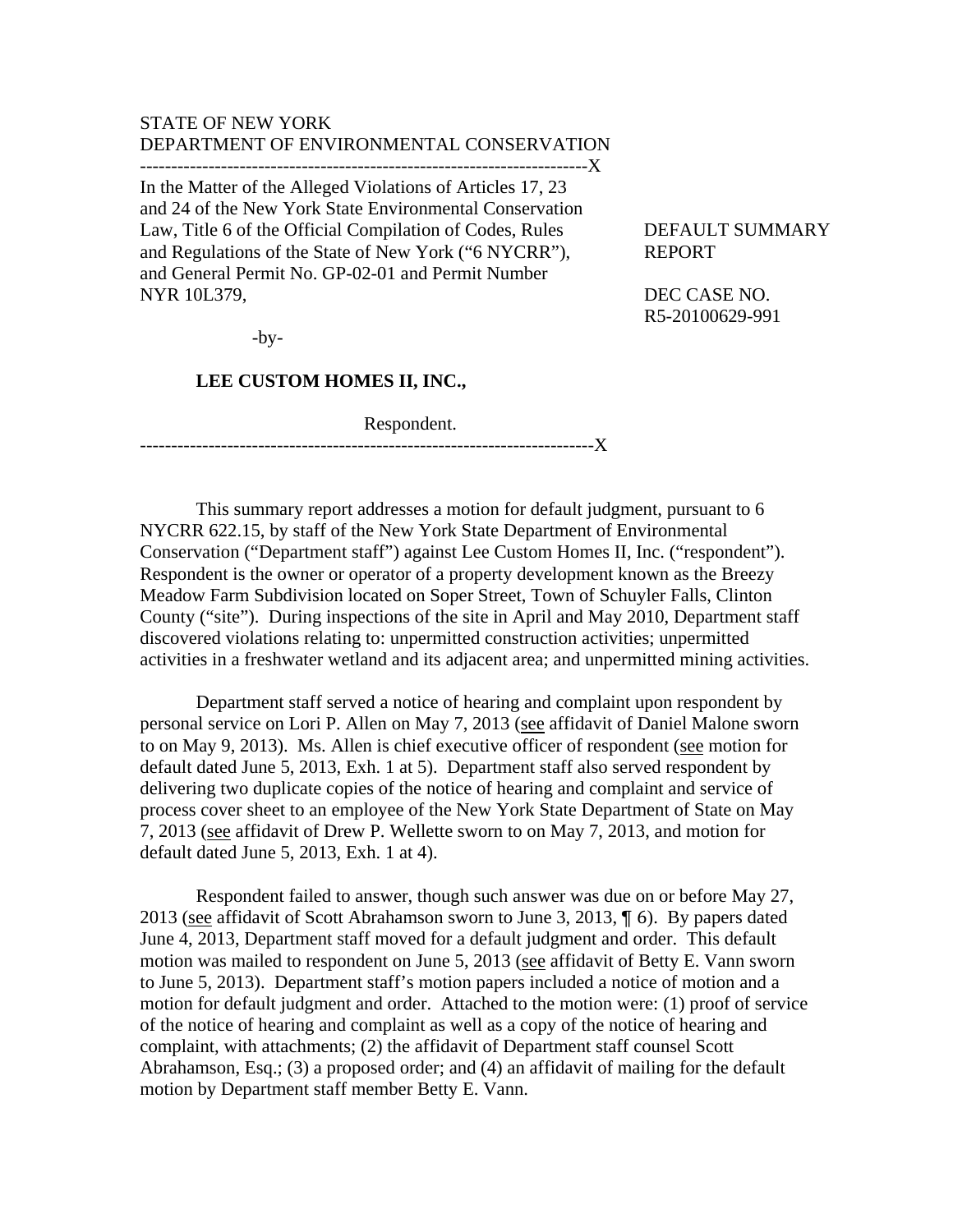Department staff's complaint alleged three causes of action related to development activities at the site. The complaint also seeks an order of the Commissioner: (1) finding respondent liable for the causes of action alleged in the complaint; (2) imposing a payable civil penalty of twenty-five thousand dollars (\$25,000) payable within thirty (30) days of service of the order upon respondent; and (3) requiring respondent to undertake certain remedial actions at the site.

#### Default Provisions

 Subdivision 622.15(a) of 6 NYCRR (default procedures) provides that a respondent's failure to file a timely answer, or other specified failures to respond, constitutes a default and a waiver of a respondent's right to a hearing. Subdivision 622.15(b) of 6 NYCRR states that a motion for default judgment must contain: "(1) proof of service upon the respondent of the notice of hearing and complaint or such other document which commenced the proceeding; (2) proof of the respondent's failure to appear or failure to file a timely answer; and (3) a proposed order." In this case, Department staff met the requirements of 6 NYCRR 622.15 by: (1) providing proof of personal service of the notice of hearing and complaint upon respondent (see Motion for Default Judgment and Order dated June 4, 2013, Exh. 1); (2) a statement by Department staff counsel Scott Abrahamson stating the respondent has failed to answer (see Abrahamson affidavit dated June 3, 2013, ¶ 6); and (3) a proposed order (see Motion for Default Judgment and Order dated June 4, 2013, Exh. 3).

 In Matter of Alvin Hunt d/b/a Our Cleaners (Decision and Order of the Commissioner, July 25, 2006), the Commissioner set forth the process to be followed by an administrative law judge (ALJ) in reviewing a default motion. First, an examination of the proof of service of notice of hearing and complaint is required as well as the proof of the respondent's failure to appear or file a timely answer. Then an ALJ must consider whether the complaint states a claim upon which relief may be granted and if so, whether the penalty and any remedial measures sought by staff are warranted and sufficiently supported. In this case the complaint sets forth three causes of action for which relief can be granted. In addition, the complaint sets forth a justification for the civil penalty (see Complaint dated May 1, 2013, ¶¶ 66-70). The remedial measures sought by Department staff in this case are warranted and sufficiently supported by the evidence in the record of the violations. As the Commissioner stated in Hunt, "a defaulting respondent is deemed to have admitted the factual allegations of the complaint and all reasonable inferences that flow from them [citations omitted]." Accordingly, the findings of fact set forth below are based upon the documents submitted into the record, as identified in the attached exhibit list.

 In Matter of Dudley (Decision and Order of the Commissioner, July 24, 2009), then Commissioner Grannis announced that for default motions brought after the date of the decision that, in addition to the requirements set forth above, Department staff would have to serve motions for a default judgement on respondents. In this case, Department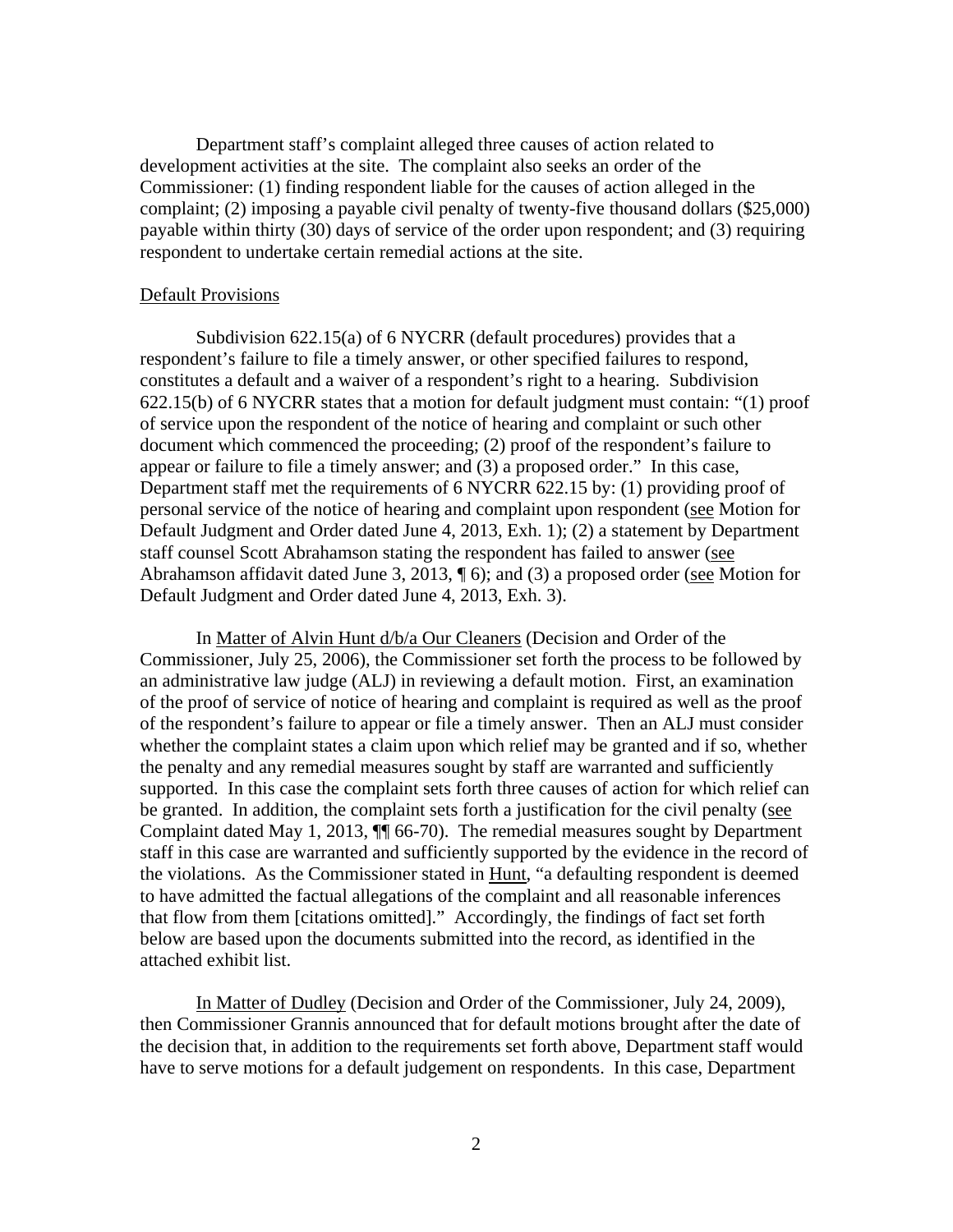staff has provided proof that the motion for default was mailed to respondent on June 5, 2013 (see Motion for Default Judgment and Order dated June 4, 2013, Exh. 4).

In Matter of Queen City Recycle Center, Inc. (Decision and Order of the Commissioner, December 12, 2013), the Commissioner directed that Department staff must, "consistent with the requirements applicable to default judgment motions under the CPLR … submit proof of the facts constituting the claim charged (see CPLR 3215[f]; see also Woodson v. Mendon Leasing Corp., 100 NY2d 62, 70-71 [2003])" (see Matter of Queen City Recycle Center, Inc. at 3). In Woodson, the Court of Appeals held that a verified complaint, attorney affirmation, defendants' answers and an affidavit from one of the defendants, taken together were sufficient as a matter of law to enable the court to determine that a viable cause of action existed and grant the default (see Woodson at 71). While this motion was served prior to this requirement being imposed, the instant motion is accompanied by proof of the facts constituting the claim charged, specifically a July 2, 2010 Notice of Violation (see Complaint dated May 1, 2013, Exh. 5).

### Applicable Regulatory Provisions

 $\overline{a}$ 

 In its first cause of action, Department staff alleges that respondent violated 6 NYCRR 750-1.4(b) and the State Pollutant Discharge Elimination System ("SPDES") General Permit for Construction Stormwater GP-02-01 (the "general permit")<sup>1</sup> when it failed to obtain coverage under the general permit for construction activities it conducted outside the boundaries of Breezy Meadow Farm Subdivision Phase VII at the site. A permit issued in accordance with federal law (40 Code of Federal Regulations 122.26) is required for discharges of stormwater (6 NYCRR 750-1.4[b]). New York's environmental regulations authorize DEC Staff to issue a general SPDES permit for construction activities to meet this federal requirement (6 NYCRR 750-1.21[b][2]). DEC staff has issued permit No. GP-0-10-001 entitled "SPDES General Permit for Stormwater Discharges from Construction Activities." This permit requires an owner or operator of a construction activity that results in soil disturbance of one or more acres to obtain coverage under the permit by filing a Notice of Intent prior to the commencement of construction activity. ECL 71-1929(1) provides a maximum daily civil penalty of \$37,500 for these violations. Department staff also refers to DEC's Technical and Operational Guidance Series (T.O.G.S.) 1.4.2 (issued September 30, 1988).

 In its second cause of action, Department staff alleges that respondent violated ECL 24-0701(1) and 6 NYCRR 663.4(a) when it filled, graded, dredged, and excavated in freshwater wetland MV-32 and its adjacent area and introduced or stored solid wastes and other pollutants in MV-32 and its adjacent area without a permit. ECL 24-0701(1) and 6 NYCRR 663.4(a) require that a permit be issued by Department staff prior to

<sup>&</sup>lt;sup>1</sup> General Permit GP-02-01, which covered stormwater discharges from construction activities, has been superseded by General Permit GP-0-10-001. However, since these permits contain similar provisions, with respect to the violations alleged in this case, this error in Department staff's papers is treated as harmless.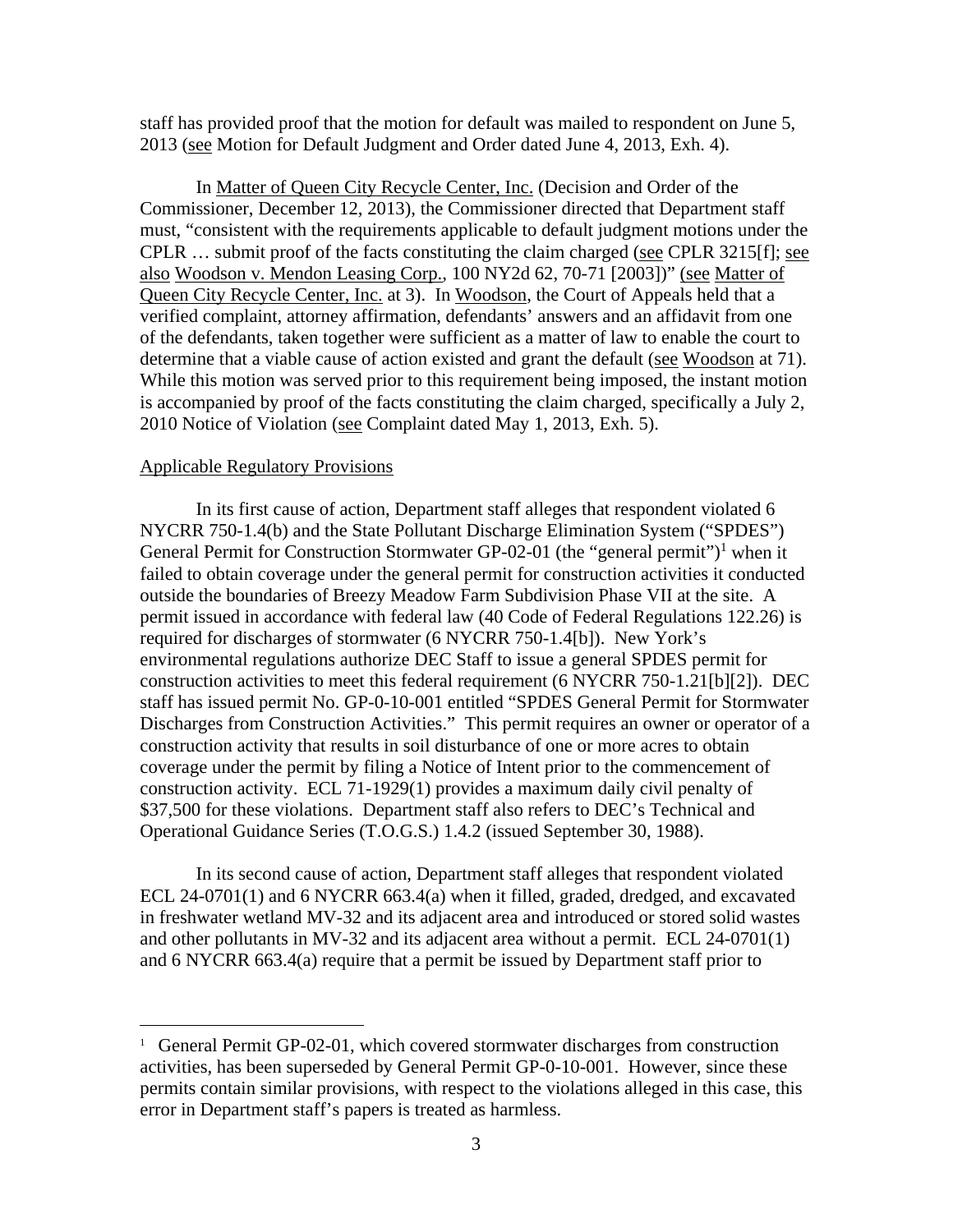undertaking certain activities in a freshwater wetland. ECL 71-2303 provides a maximum civil penalty of \$3,000 for each violation.

 In its third cause of action, Department staff alleges that respondent violated ECL 23-2711(1) and 6 NYCRR 421.1(a) when it removed approximately 1,290 cubic yards of soil from the site without a permit. ECL 23-2711(1) requires the issuance of a mining permit before commencing mining operations and 6 NYCRR 421.1(a) requires the submission of a mining plan and reclamation plan. ECL 71-1307 authorizes a maximum civil penalty of \$5,000 for each violation and an additional daily maximum penalty of \$1,000 for each day the violation continues.

# Findings of Fact and Conclusions of Law

- 1. Respondent Lee Custom Homes II., Inc. is the owner or operator of a property development known as the Breezy Meadow Farm Subdivision located on Soper Street, Town of Schuyler Falls, Clinton County (see Complaint dated May 1, 2013, ¶¶ 4-5, Exh. 3 [Notice of Intent] at 1).
- 2. Respondent violated 6 NYCRR 750-1.4(b) and the State Pollutant Discharge Elimination System General Permit for Construction Stormwater when it failed to obtain coverage under the general permit for construction activities it conducted outside the boundaries of Breezy Meadow Farm Subdivision Phase VII at the site (see Complaint dated May 1, 2013, ¶¶ 59-60, Exh. 5 [Notice of Violation dated July 2, 2010] at 1).
- 3. Respondent violated ECL 24-0701(1) and 6 NYCRR 663.4(a) when it filled, graded, dredged, and excavated in freshwater wetland MV-32 and its adjacent area and introduced or stored solid wastes and other pollutants in MV-32 and its adjacent area without a permit (see Complaint dated May 1, 2013, ¶¶ 62-63, Exh. 5 at 1-2).
- 4. Respondent violated ECL 23-2711(1) and 6 NYCRR 421.1(a) when it removed approximately 1,290 cubic yards of soil from the site without a permit (see Complaint dated May 1, 2013, ¶ 65, Exh. 5 at 2).
- 5. On May 7, 2013, respondent was served with a notice of hearing and complaint in this matter (see Motion for Default Judgment and Order dated June 4, 2013, Exh. 1).
- 6. Respondent failed to answer the complaint (see Abrahamson affidavit dated June  $3, 2013, \P 6$ .
- 7. Respondent was mailed a copy of Department Staff's motion for default judgment and order on June 5, 2013 order (see Motion for Default Judgment and Order dated June 4, 2013, Exh. 3).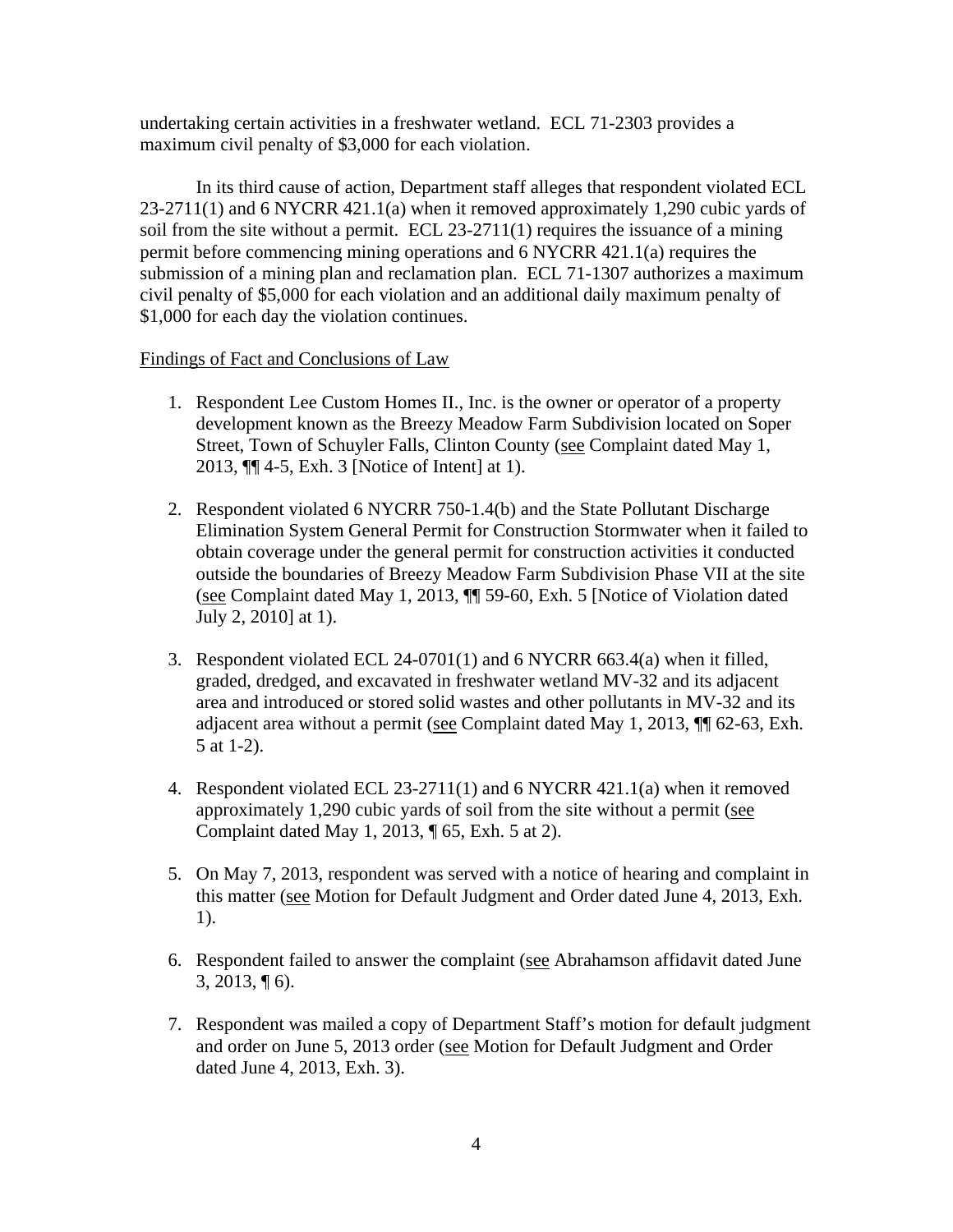### Discussion

 Department staff's papers provide the following information regarding the site and the violations. The Master Plan for the Breezy Meadow Farm Subdivision depicts approximately fifty building lots planned at the site and describes eight phases of development that began in 1997 (Complaint, Exh. 2). Respondent submitted a Notice of Intent (NOI) for coverage under the general permit for Phase VII of the project in July 2006 and revised it the following month. Department staff acknowledged coverage under the general permit by letter dated August 8, 2006 which provided the permit identification number for the site as NYR 10L379 (Complaint, Exh. 3). The NOI for Phase VII only covered disturbances of approximately 26 acres and was limited to four single family lots. Respondent has not obtained coverage under the general permit for any other phase of its construction project.

 In April 2010 Department staff conducted two inspections of the site. On April 13, 2010 Department staff observed that respondent had undertaken construction activities beyond the boundaries of the Phase VII lots and that respondent had removed approximately 1,290 cubic yards of material from the site. The results of this inspection were stated in an April 15, 2010 letter (Complaint, Exh. 6). On April 20, 2010, Department staff again inspected the site and observed that respondent had disturbed approximately 2,100 linear feet of adjacent area along the boundaries of freshwater wetland MV-32 and stockpiled additional soil throughout the adjacent area. Department staff also observed that respondent had piled, burned, or buried other material, including stumps and woody debris, construction and demolition material and assorted solid waste in the adjacent area. Respondent had also excavated in MV-32 and its adjacent area to create two new ponds and stockpiled excavated material next to the ponds, partially in MV-32 and its adjacent area. Department staff conducted a third inspection on May 19, 2010 and issued a notice of violation by letter dated July 2, 2010 (Complaint, Exh. 5).

 Department staff made several attempts to settle this matter. Attached to the July 2, 2010 NOV was a proposed consent order, which was revised and presented to respondent's attorney by letter dated May 26, 2011. The consent order was not executed and the violations were not resolved. By letters dated February 21, 2013 and April 11, 2013, Department staff wrote to respondent requesting a meeting to resolve the violations (Complaint, Exh. 7). No response was received from respondent (Abrahamson affidavit, ¶ 7) and Department staff initiated this enforcement proceeding.

 The record shows that respondent was served with the complaint on May 7, 2013 and did not answer the complaint though such answer was due on or before May 27, 2013. Respondent was also mailed a copy of Department Staff's motion for a default judgment and order on June 5, 2013 (Vann affidavit,  $\P$  2). The Department is entitled to a default judgment in this matter pursuant to the provisions of 6 NYCRR 622.15.

 The record of this proceeding demonstrates that respondent Lee Custom Homes II, Inc. violated: (1) 6 NYCRR 750-1.4(b) and the SPDES General Permit for Construction Stormwater when it failed to obtain coverage under the general permit for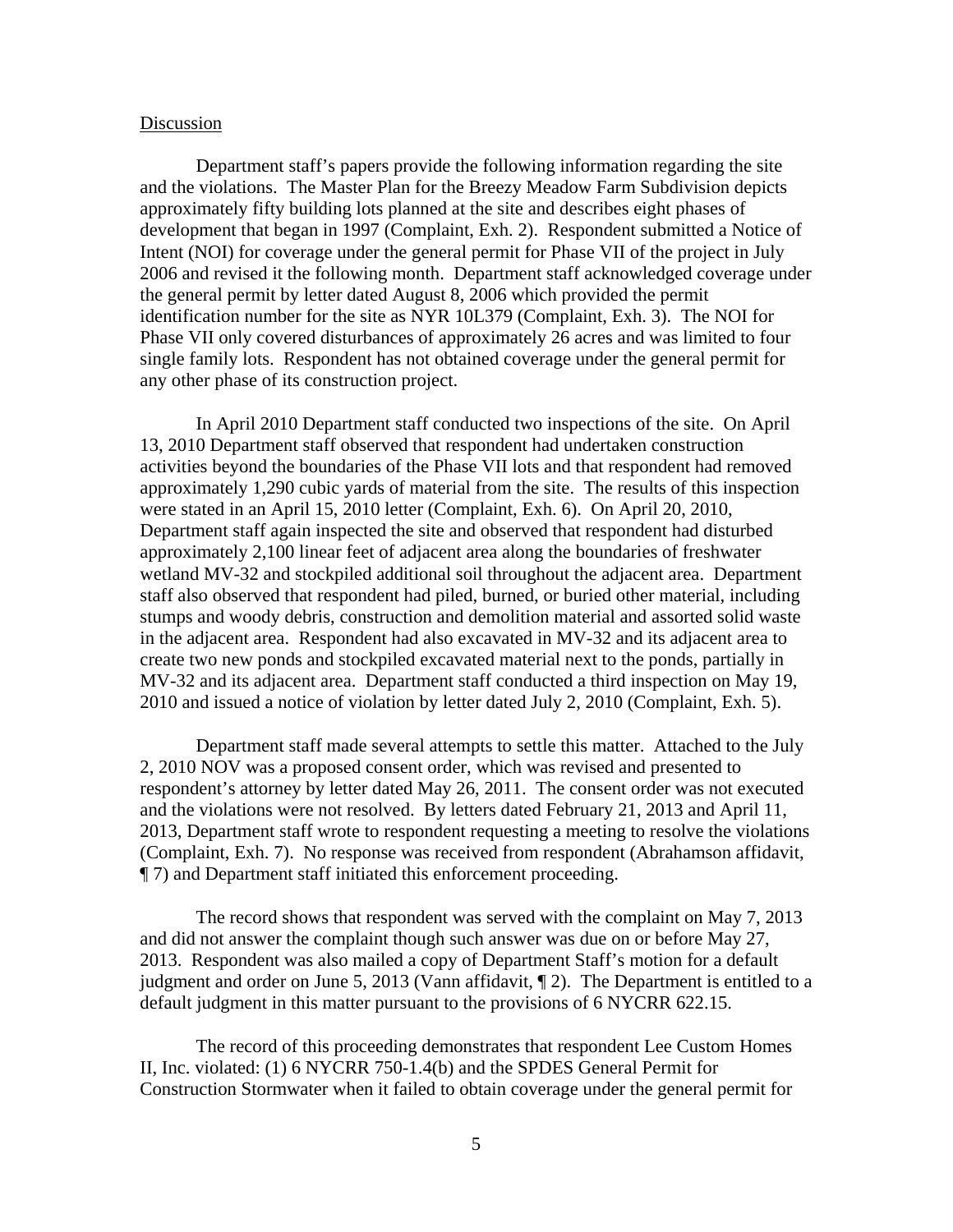construction activities it conducted outside the boundaries of Breezy Meadow Farm Subdivision Phase VII at the site; (2) ECL 24-0701(1) and 6 NYCRR 663.4(a) when it filled, graded, dredged, and excavated in freshwater wetland MV-32 and its adjacent area and introduced or stored solid wastes and other pollutants in MV-32 and its adjacent area without a permit; and (3) ECL 23-2711(1) and  $6$  NYCRR 421.1(a) when it removed approximately 1,290 cubic yards of soil from the site without a permit.

In its papers, Department staff asserts that the requested total civil payable penalty of \$25,000 (twenty-five thousand dollars) is reasonable and appropriate. Department staff calculates that the total maximum penalty for the violations alleged in the complaint is almost forty million dollars.

For the first cause of action, Department staff states that ECL 71-1929(1) provides for a maximum of \$37,500 per day of violation, and calculates this violation began on July 2, 2010 and ended on May 1, 2013 for a total of 1,034 days, for a maximum penalty for this cause of action of \$38,775,000. Department staff further notes that under the Department's Technical and Operational Guidance Series (T.O.G.S.) 1.4.2 (issued September 30, 1988), the lowest per day penalty recommended is \$250, which when multiplied by the length of the violation results in a suggested penalty of \$258,500. Department staff recommends a total penalty of \$5,000 for this cause of action.

For the second cause of action, Department staff states that ECL 71-2303 provides for a maximum of \$3,000 per violation. Department staff alleges a single violation of Article 24 of the ECL. Department staff recommends a total penalty of \$3,000 for this cause of action.

For the third cause of action, Department staff states that ECL 71-1307 provides a maximum civil penalty of \$5,000 for each violation and an additional penalty of \$1,000 for each day the violation continues. Department staff calculates that this violation has continued for 1,034 days and that the maximum civil penalty is \$1,039,000. Department staff recommends a total penalty of \$5,000 for this violation.

As discussed above, Department staff calculated this base civil penalty of \$13,000 comprised of: (1) \$5,000 for the first cause of action; (2) \$3,000 for the second cause of action; and (3) \$5,000 for the third cause of action. Citing the Department's Civil Penalty Policy (DEE-1, issued June 20, 1990) ¶ 4, Department staff requests a higher amount, \$25,000, because this matter is litigated, and higher civil penalties are warranted in litigated cases.

In determining the appropriate requested penalty in this case, Department staff considered the severity of the violations observed and respondent's failure to apply for a mining permit after the violations were discovered. Based on this record, the \$25,000 payable civil penalty for the violations alleged in the complaint is authorized and appropriate.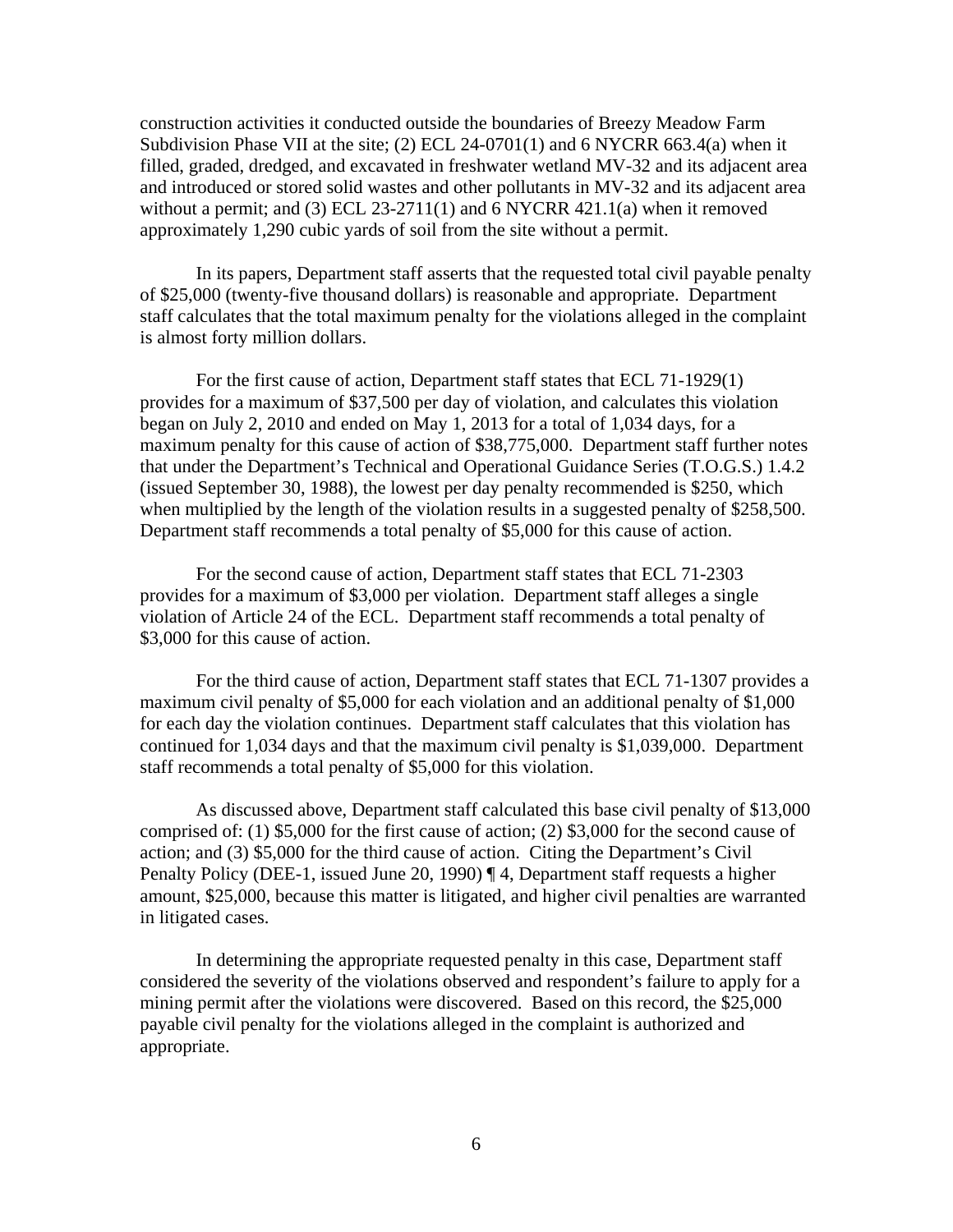Department staff also requests language in the Commissioner's order: (1) prohibiting respondent from conducting any new construction activities anywhere on the site that will require or result in a soil disturbance until authorized to do so by Department staff; (2) requiring respondent to submit all Notices of Intent (NOIs), NOI acceptance letters, and SWPPPs for Phases I through VI and VIII at the site within ten (10) days of service of the order upon respondent; (3) requiring respondent to prepare approvable SWPPPs for construction activities at the site in accordance with the requirements of the general permit and submit such SWPPPs to Department staff within thirty (30) days of service of the order upon the respondent; (4) requiring respondent to submit a complete and acceptable NOI form for the construction activities at the site to Department staff and obtain authorization under the general permit for stormwater discharges at the site within thirty (30) days of service of the order upon respondent; (5) requiring respondent to submit an approvable report and plan to Department staff for the restoration of freshwater wetland MV-32 and its adjacent area as well as permit applications for any and all required freshwater wetlands permits for future development within forty-five (45) days of service of the order upon respondent; (6) requiring respondent to immediately cease mining activities at the site; (7) requiring respondent to apply for a mining permit and any other necessary approvals from Department staff prior to conducting any future mining activity at the site; and (8) forbidding respondent from any mining activity at the site until such approvals from Department staff are obtained. Based on this record, these requests are authorized and appropriate to remedy the violations.

### Recommendation

Based upon the foregoing, I recommend that the Commissioner issue an order:

- 1. granting Department staff's motion for default, finding respondent Lee Custom Homes II, Inc. in default pursuant to the provisions of 6 NYCRR 622.15;
- 2. finding respondent Lee Custom Homes II, Inc. liable for violating: (1) 6 NYCRR 750-1.4(b) and the State Pollutant Discharge Elimination System General Permit for Construction Stormwater, by failing to obtain coverage under the general permit for construction activities it conducted outside the boundaries of Breezy Meadow Farm Subdivision Phase VII at the site; (2) ECL 24-0701(1) and 6 NYCRR 663.4(a) by filling, grading, dredging, and excavating in freshwater wetland MV-32 and its adjacent area and introducing or storing solid wastes and other pollutants in MV-32 and its adjacent area without a permit; and (3) ECL 23-2711(1) and  $6$  NYCRR 421.1(a) by removing approximately 1,290 cubic yards of soil from the site without a permit;
- 3. directing respondent to pay a total civil penalty in the amount of \$25,000 (twenty-five thousand dollars) no later than thirty (30) days after service of the Commissioner's order; and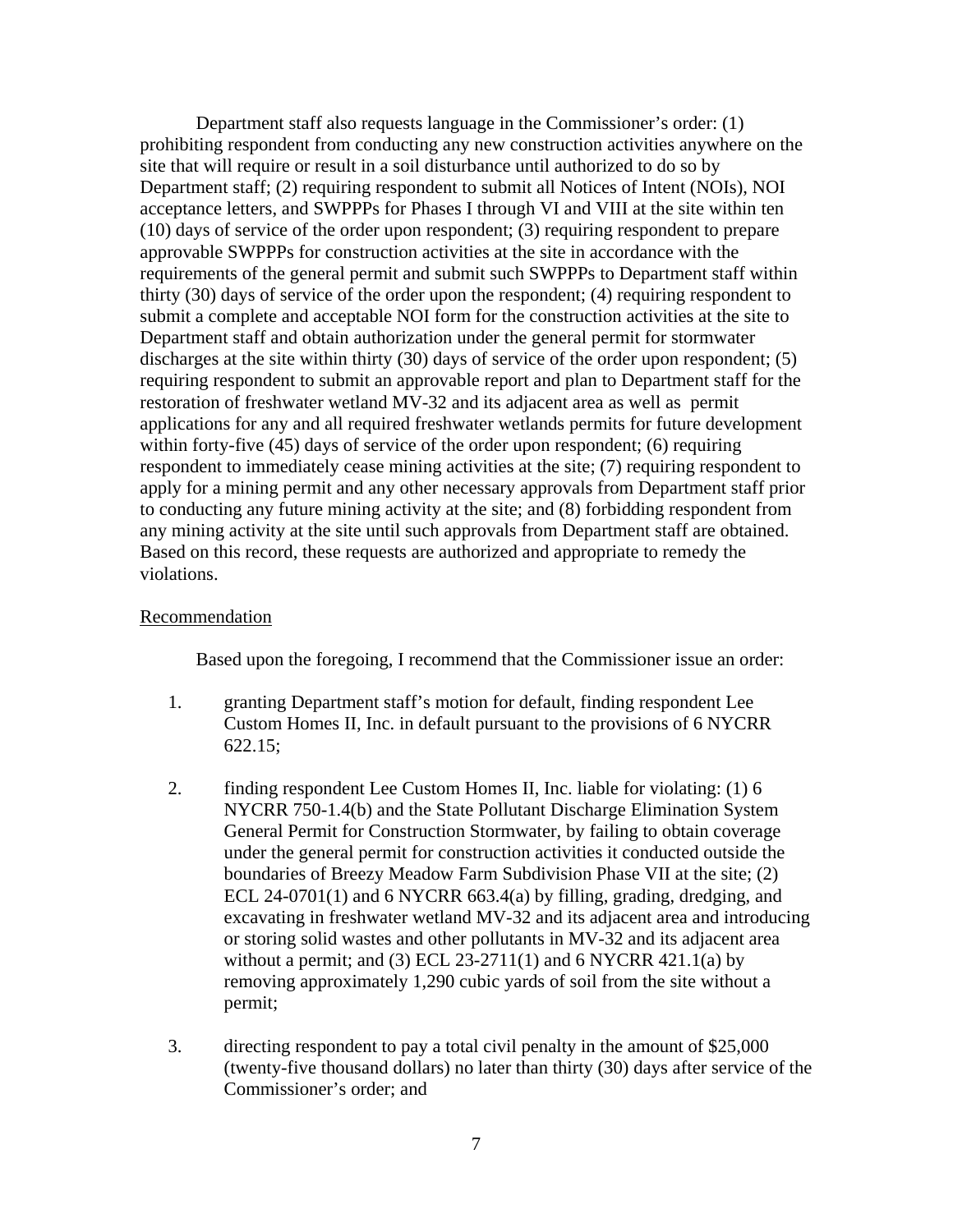4. directing respondent to: (1) not conduct any new construction activities anywhere on the site that will require or result in a soil disturbance until authorized to do so by Department staff; (2) submit all Notices of Intent (NOIs), NOI acceptance letters, and Stormwater Pollution Prevention Plans (SWPPPs) for Phases I through VI and VIII at the site within ten (10) days of service of the order upon respondent; (3) prepare approvable SWPPPs for construction activities at the site in accordance with the requirements of the general permit and submit such SWPPPs to Department staff within thirty (30) days of service of the order upon respondent; (4) submit a complete and acceptable NOI form for the construction activities at the site to Department staff and obtain authorization under the general permit for stormwater discharges at the site within thirty (30) days of service of the order upon respondent; (5) submit an approvable report and plan to Department staff for the restoration of freshwater wetland MV-32 and its adjacent area as well as permit applications for any and all required freshwater wetlands permits for future development within forty-five (45) days of service of the order upon respondent; (6) immediately cease mining activities at the site; (7) apply for a mining permit and any other necessary approvals from Department staff prior to conducting any future mining activity at the site; and (8) refrain from any mining activity at the site until such approvals from Department Staff are obtained.

 $\frac{|S|}{|S|}$ 

 P. Nicholas Garlick Administrative Law Judge

Dated: Albany, New York